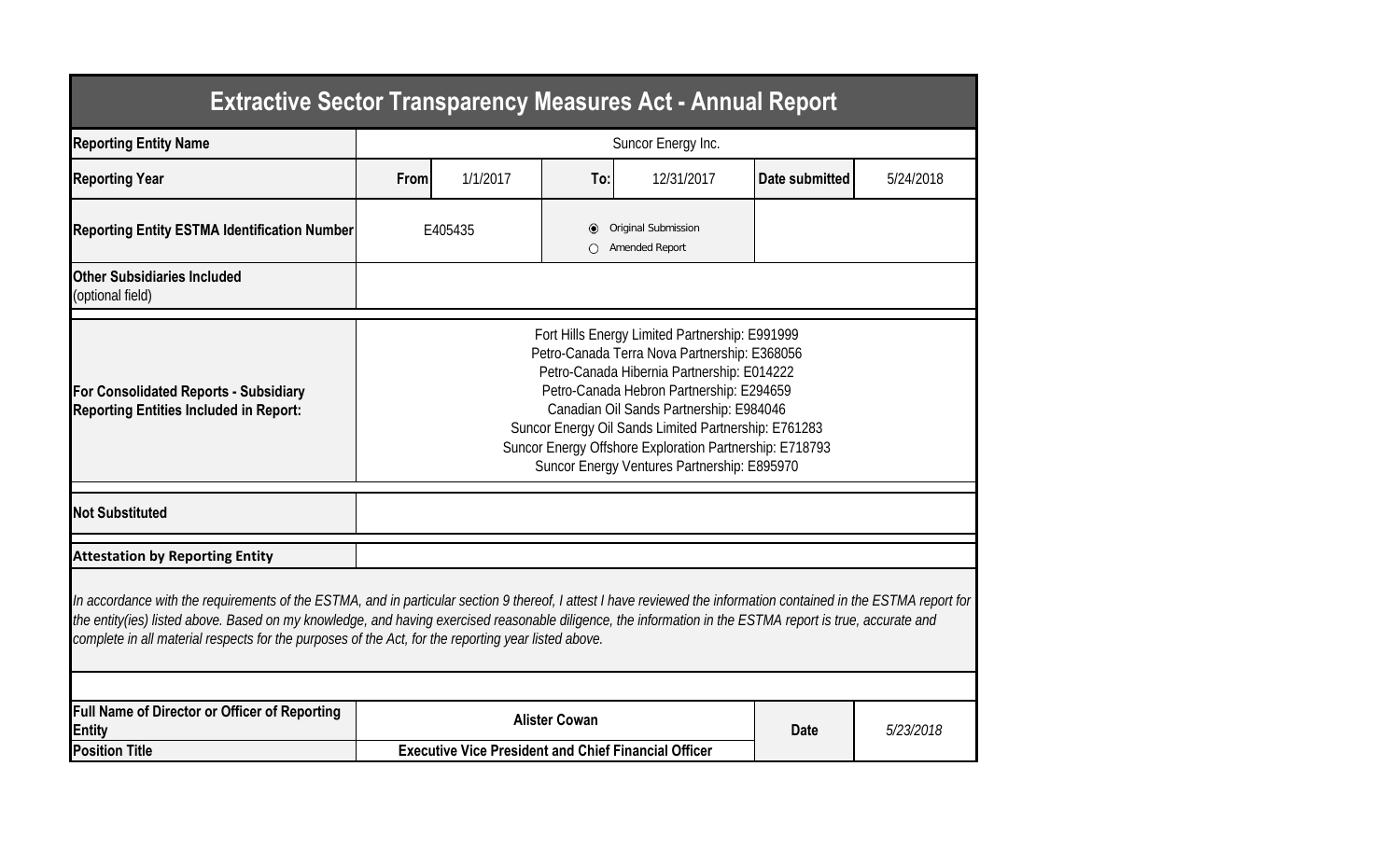| <b>Extractive Sector Transparency Measures Act - Annual Report</b> |                                                                                                                                                                                                                                                                                                                                                                                                       |                                                                 |              |                          |                                  |                                          |                  |                            |                                                         |                                      |                                                                                                                                                                                                                             |
|--------------------------------------------------------------------|-------------------------------------------------------------------------------------------------------------------------------------------------------------------------------------------------------------------------------------------------------------------------------------------------------------------------------------------------------------------------------------------------------|-----------------------------------------------------------------|--------------|--------------------------|----------------------------------|------------------------------------------|------------------|----------------------------|---------------------------------------------------------|--------------------------------------|-----------------------------------------------------------------------------------------------------------------------------------------------------------------------------------------------------------------------------|
| <b>Reporting Year</b>                                              | From:                                                                                                                                                                                                                                                                                                                                                                                                 | 1/1/2017                                                        | To:          | 12/31/2017               |                                  |                                          |                  |                            |                                                         |                                      |                                                                                                                                                                                                                             |
| <b>Reporting Entity Name</b>                                       |                                                                                                                                                                                                                                                                                                                                                                                                       |                                                                 |              |                          | <b>Currency of</b><br>the Report | CAD                                      |                  |                            |                                                         |                                      |                                                                                                                                                                                                                             |
| <b>Reporting Entity ESTMA</b><br><b>Identification Number</b>      |                                                                                                                                                                                                                                                                                                                                                                                                       | E405435                                                         |              |                          |                                  |                                          |                  |                            |                                                         |                                      |                                                                                                                                                                                                                             |
| <b>Subsidiary Reporting Entities (if</b><br>necessary)             | Fort Hills Energy Limited Partnership: E991999<br>Petro-Canada Terra Nova Partnership: E368056<br>Petro-Canada Hibernia Partnership: E014222<br>Petro-Canada Hebron Partnership: E294659<br>Canadian Oil Sands Partnership: E984046<br>Suncor Energy Oil Sands Limited Partnership: E761283<br>Suncor Energy Offshore Exploration Partnership: E718793<br>Suncor Energy Ventures Partnership: E895970 |                                                                 |              |                          |                                  |                                          |                  |                            |                                                         |                                      |                                                                                                                                                                                                                             |
|                                                                    |                                                                                                                                                                                                                                                                                                                                                                                                       |                                                                 |              | <b>Payments by Payee</b> |                                  |                                          |                  |                            |                                                         |                                      |                                                                                                                                                                                                                             |
| <b>Country</b>                                                     | <b>Payee Name</b>                                                                                                                                                                                                                                                                                                                                                                                     | Departments, Agency, etc within Payee<br>that Received Payments | <b>Taxes</b> | <b>Royalties</b>         | Fees                             | <b>Production</b><br><b>Entitlements</b> | <b>Bonuses</b>   | <b>Dividends</b>           | <b>Infrastructure</b><br>Improvement<br><b>Payments</b> | <b>Total Amount</b><br>paid to Payee | <b>Notes</b>                                                                                                                                                                                                                |
| Canada                                                             | <b>Government of Alberta</b>                                                                                                                                                                                                                                                                                                                                                                          | Safety Codes Council Alberta                                    |              | $\Delta \sim 10$         | 30,000                           | $\sim$ $-$                               | $\sim 100$       | $\sim$ $ \sim$             |                                                         | 30,000                               |                                                                                                                                                                                                                             |
| Canada                                                             | Municipality of Wood Buffalo (Alberta)                                                                                                                                                                                                                                                                                                                                                                |                                                                 | 108,110,000  |                          | $\sim$                           | $\sim$ $-$                               |                  | $\sim$ .                   |                                                         | 108,110,000                          |                                                                                                                                                                                                                             |
| Canada                                                             | Government of Alberta                                                                                                                                                                                                                                                                                                                                                                                 |                                                                 | 10,000       |                          | $-8,930,000$                     | $\sim 100$                               | $\sim 10$        | $\mathcal{L}_{\text{max}}$ | $\sim$ $ \sim$                                          | 8,940,000                            |                                                                                                                                                                                                                             |
| Canada                                                             | <b>Government of Alberta</b>                                                                                                                                                                                                                                                                                                                                                                          | <b>Minister of Finance</b>                                      |              |                          | $-3,430,000$                     | $\sim 10$                                | $\sim$           | $\sim$ .                   | $\sim$                                                  | 3,430,000                            |                                                                                                                                                                                                                             |
| Canada                                                             | Government of Alberta                                                                                                                                                                                                                                                                                                                                                                                 | PT-Mineral Revenue Account                                      |              | 122,450,000              | $\sim 10$                        | $\sim 100$                               | $\sim 10$        | $\mathcal{L}_{\text{max}}$ | $\sim$ $ \sim$                                          | 122,450,000                          |                                                                                                                                                                                                                             |
| Canada                                                             | The City of Calgary                                                                                                                                                                                                                                                                                                                                                                                   |                                                                 | 1,280,000    |                          | $\sim$                           | $\sim$ $-$                               | $\sim$           | $\sim$ .                   | $\sim$                                                  | 1,280,000                            |                                                                                                                                                                                                                             |
| Canada                                                             | Government of Alberta                                                                                                                                                                                                                                                                                                                                                                                 | Alberta Energy Regualtor                                        |              |                          | $-$ 5,060,000                    | $\sim 10$                                | $\sim 10$        | $\sim$ $-$                 | $\sim 10$                                               | 5,060,000                            |                                                                                                                                                                                                                             |
| Canada                                                             | Government of Alberta                                                                                                                                                                                                                                                                                                                                                                                 | Alberta Environment & Parks                                     |              |                          | $-2,110,000$                     | $\sim 10$                                |                  | $\sim$                     | $\sim$                                                  | 2,110,000                            |                                                                                                                                                                                                                             |
| Canada                                                             | Federal Government of Canada                                                                                                                                                                                                                                                                                                                                                                          | <b>Canadian Nuclear Safety Commission</b>                       |              | $\sim$                   | 70,000                           | $\sim 100$                               | $\sim$ $-$       | $\sim$ $^{-1}$             | $\sim$                                                  | 70,000                               |                                                                                                                                                                                                                             |
| Canada                                                             | Federal Government of Canada                                                                                                                                                                                                                                                                                                                                                                          | Natural Resources Canada                                        |              | $\sim$                   | 10,000                           | $\sim$                                   | $\sim$ $-$       | $\sim$                     | $\sim$                                                  | 10,000                               |                                                                                                                                                                                                                             |
| Canada                                                             | <b>Federal Government of Canada</b>                                                                                                                                                                                                                                                                                                                                                                   | <b>Receiver General For Canada</b>                              |              | 146,670,000              | 10,000                           |                                          |                  |                            |                                                         | 146,680,000                          | Includes royalties that are remitted directly to the Canadian federal<br>government that are then sent to the Government of Newfoundland and<br>Labrador for the Terra Nova, White Rose and Hibernia Extension<br>projects. |
| Canada                                                             | <b>Federal Government of Canada</b>                                                                                                                                                                                                                                                                                                                                                                   | Industry Canada                                                 |              |                          | 470,000                          | $\sim$ $-$                               |                  |                            | $\sim$                                                  | 470,000                              |                                                                                                                                                                                                                             |
| Canada                                                             | <b>Federal Government of Canada</b>                                                                                                                                                                                                                                                                                                                                                                   | National Research Council Canada                                |              | $\sim$ $-$               | 70,000                           | $\sim 100$                               | $\sim 10$        | $\sim$ $-$                 | $\sim 100$                                              | 70,000                               |                                                                                                                                                                                                                             |
| Canada                                                             | <b>Federal Government of Canada</b>                                                                                                                                                                                                                                                                                                                                                                   | Canada Revenue Agency                                           | 44,150,000   |                          | $\sim$ $-$                       | $\sim$                                   |                  | $\sim$                     | $\sim$                                                  | 44,150,000                           |                                                                                                                                                                                                                             |
| Canada                                                             | Government of British Columbia                                                                                                                                                                                                                                                                                                                                                                        | Minister of Finance Surveyor of Taxes                           | 150,000      | $\sim 10^{-10}$          | $\sim 10^{-1}$                   | $\mathcal{L} = \{1,2,3\}$                | $\sim 100$       | $\sim 10^{-1}$             | $\sim 100$                                              | 150,000                              |                                                                                                                                                                                                                             |
| Canada                                                             | Government of British Columbia                                                                                                                                                                                                                                                                                                                                                                        | Mineral, Oil and Gas Revenue Branch                             |              | 660,000                  | 90,000                           | $\sim$ $-$                               | $\sim$ 100 $\pm$ | $\sim$                     | $\sim$                                                  | 750,000                              |                                                                                                                                                                                                                             |
| Canada                                                             | Government of British Columbia                                                                                                                                                                                                                                                                                                                                                                        | BC Oil and Gas Commission                                       | $\sim$       | $\sim$                   | 10,000                           | $\sim 100$                               | <b>Service</b>   | $\sim 10^{-1}$             | $\sim 100$                                              | 10,000                               |                                                                                                                                                                                                                             |
| Canada                                                             | Government of British Columbia                                                                                                                                                                                                                                                                                                                                                                        | Minister of Finance                                             |              |                          | 90,000                           | $\sim$ $-$                               |                  | $\sim$                     | $\sim$                                                  | 90,000                               |                                                                                                                                                                                                                             |
| Canada                                                             | Government of British Columbia                                                                                                                                                                                                                                                                                                                                                                        | Ministry of Finance and Corporate Relations                     |              |                          | 80,000                           | $\sim$                                   |                  |                            |                                                         | 80,000                               |                                                                                                                                                                                                                             |
| Canada                                                             | Government of Newfoundland and Labrador                                                                                                                                                                                                                                                                                                                                                               |                                                                 | 260,000      |                          |                                  | $\sim$                                   |                  | $\sim$                     |                                                         | 260,000                              |                                                                                                                                                                                                                             |
| Canada                                                             | Canada Newfoundland and Labrador Offshore<br>Petroleum Board                                                                                                                                                                                                                                                                                                                                          |                                                                 |              |                          | 4,860,000                        | $\sim$                                   |                  | $\sim$                     |                                                         | 4,860,000                            |                                                                                                                                                                                                                             |
| Canada                                                             | Government of Newfoundland and Labrador                                                                                                                                                                                                                                                                                                                                                               | Newfoundland Exchequer                                          |              | 135,230,000              | $\sim$ $-$                       | $\sim$ $-$                               | $\sim$           | $\sim$                     |                                                         |                                      | 135,230,000 Includes royalties paid in relation to the Hibernia Base project.                                                                                                                                               |
| Canada                                                             | <b>Federal Government of Canada</b>                                                                                                                                                                                                                                                                                                                                                                   | ST. John's Port Authority                                       | $\sim$       | $\sim 100$               | 60,000                           | $\sim 100$                               | $\sim 100$       | $\sim$                     | $\sim 10^{-1}$                                          | 60,000                               |                                                                                                                                                                                                                             |
| Canada                                                             | Athabasca Chipewyan First Nation                                                                                                                                                                                                                                                                                                                                                                      |                                                                 | $\sim$       |                          | $-1,280,000$                     | $\sim$ $-$                               | $\sim$           | $\sim$                     | $\sim$                                                  | 1,280,000                            |                                                                                                                                                                                                                             |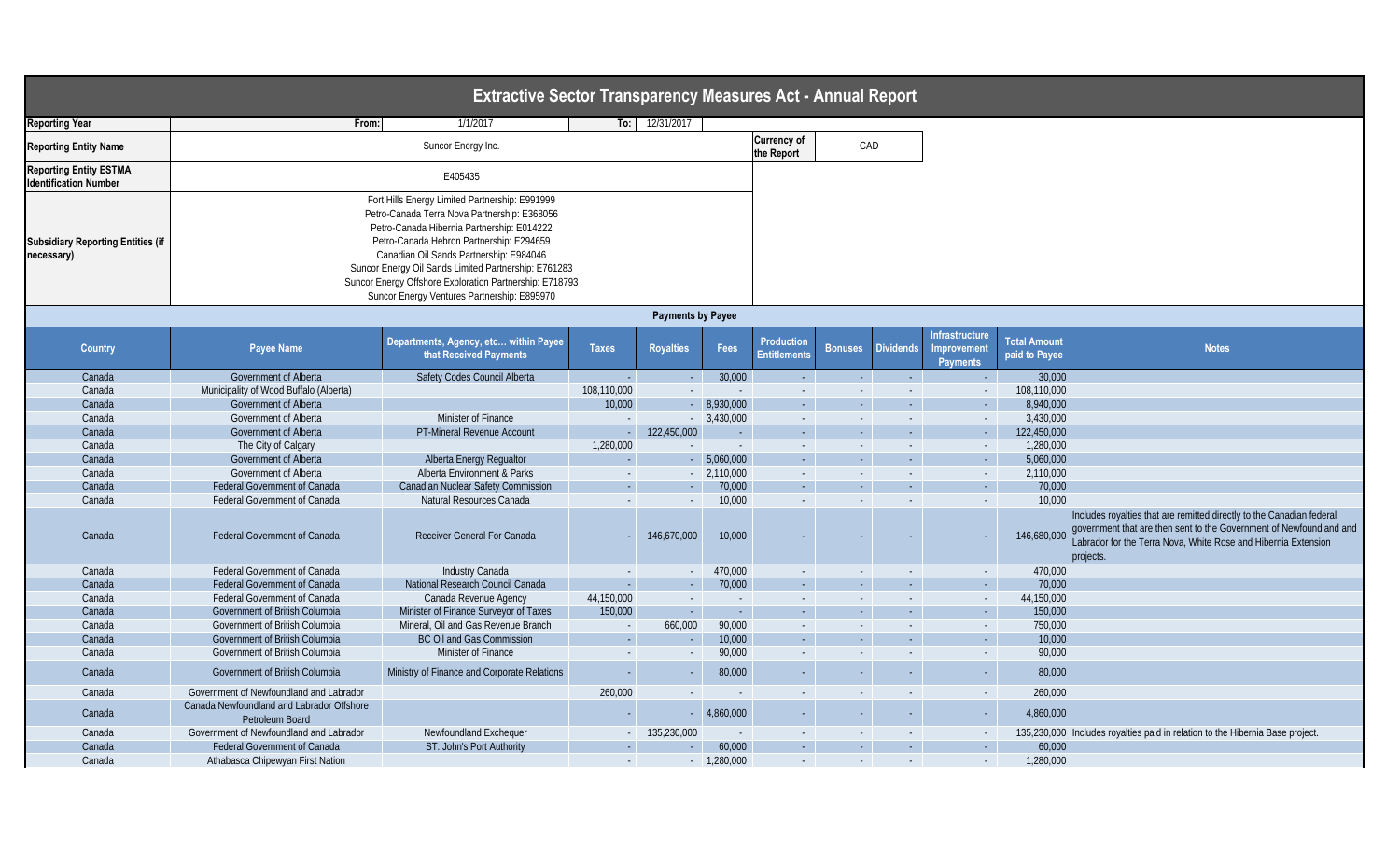| <b>Extractive Sector Transparency Measures Act - Annual Report</b> |                                                                                                                                                                                                                                                                                                                                                                                                       |                                                                 |              |                         |              |                                          |                |                  |                                                  |                                      |                                                                                                                                                                                                                                                                                                                                                                                                                                                  |
|--------------------------------------------------------------------|-------------------------------------------------------------------------------------------------------------------------------------------------------------------------------------------------------------------------------------------------------------------------------------------------------------------------------------------------------------------------------------------------------|-----------------------------------------------------------------|--------------|-------------------------|--------------|------------------------------------------|----------------|------------------|--------------------------------------------------|--------------------------------------|--------------------------------------------------------------------------------------------------------------------------------------------------------------------------------------------------------------------------------------------------------------------------------------------------------------------------------------------------------------------------------------------------------------------------------------------------|
| <b>Reporting Year</b>                                              |                                                                                                                                                                                                                                                                                                                                                                                                       | From:<br>1/1/2017                                               |              | To: $12/31/2017$        |              |                                          |                |                  |                                                  |                                      |                                                                                                                                                                                                                                                                                                                                                                                                                                                  |
| <b>Reporting Entity Name</b>                                       |                                                                                                                                                                                                                                                                                                                                                                                                       | Suncor Energy Inc.                                              |              |                         |              |                                          |                | CAD              |                                                  |                                      |                                                                                                                                                                                                                                                                                                                                                                                                                                                  |
| <b>Reporting Entity ESTMA</b><br><b>Identification Number</b>      |                                                                                                                                                                                                                                                                                                                                                                                                       | E405435                                                         |              |                         |              |                                          |                |                  |                                                  |                                      |                                                                                                                                                                                                                                                                                                                                                                                                                                                  |
| <b>Subsidiary Reporting Entities (if</b><br>necessary)             | Fort Hills Energy Limited Partnership: E991999<br>Petro-Canada Terra Nova Partnership: E368056<br>Petro-Canada Hibernia Partnership: E014222<br>Petro-Canada Hebron Partnership: E294659<br>Canadian Oil Sands Partnership: E984046<br>Suncor Energy Oil Sands Limited Partnership: E761283<br>Suncor Energy Offshore Exploration Partnership: E718793<br>Suncor Energy Ventures Partnership: E895970 |                                                                 |              |                         |              |                                          |                |                  |                                                  |                                      |                                                                                                                                                                                                                                                                                                                                                                                                                                                  |
| <b>Payments by Payee (continued)</b>                               |                                                                                                                                                                                                                                                                                                                                                                                                       |                                                                 |              |                         |              |                                          |                |                  |                                                  |                                      |                                                                                                                                                                                                                                                                                                                                                                                                                                                  |
| <b>Country</b>                                                     | <b>Payee Name</b>                                                                                                                                                                                                                                                                                                                                                                                     | Departments, Agency, etc within Payee<br>that Received Payments | <b>Taxes</b> | <b>Royalties</b>        | Fees         | <b>Production</b><br><b>Entitlements</b> | <b>Bonuses</b> | <b>Dividends</b> | Infrastructure<br>Improvement<br><b>Payments</b> | <b>Total Amount</b><br>paid to Payee | <b>Notes</b>                                                                                                                                                                                                                                                                                                                                                                                                                                     |
| Canada                                                             | Fort McKay First Nation                                                                                                                                                                                                                                                                                                                                                                               |                                                                 |              |                         | $-1,170,000$ | $\sim$ $^{-1}$                           | $\sim 10$      | $\sim$           | $\sim$                                           | 1,170,000                            |                                                                                                                                                                                                                                                                                                                                                                                                                                                  |
| Canada                                                             | Fort McMurray 468 First Nation                                                                                                                                                                                                                                                                                                                                                                        |                                                                 |              |                         | 150,000      | $\sim$                                   |                | $\sim$ $-$       | $\sim$                                           | 150,000                              |                                                                                                                                                                                                                                                                                                                                                                                                                                                  |
| Canada                                                             | <b>Mikisew Cree First Nation</b>                                                                                                                                                                                                                                                                                                                                                                      |                                                                 |              | $\sim 100$              | 150,000      | $\sim 100$                               | $\sim 100$     | $\sim 10^{-1}$   | $\sim 100$                                       | 150,000                              |                                                                                                                                                                                                                                                                                                                                                                                                                                                  |
| United Kingdom of Great Britain<br>and Northern Ireland            | Her Majesty's Government                                                                                                                                                                                                                                                                                                                                                                              | Her Majesty's Revenue and Customs<br>Cumbernauld                | 515,090,000  |                         |              |                                          |                |                  |                                                  | 515,090,000                          | Translated using the financial year average foreign exchange rate: 1<br>GBP: 1.6720 CAD                                                                                                                                                                                                                                                                                                                                                          |
| Libya                                                              | Government of Libya                                                                                                                                                                                                                                                                                                                                                                                   | National Oil Corporation                                        |              | 171,830,000 312,010,000 |              |                                          | 1,240,000      |                  |                                                  |                                      | Bonuses include social development payments as required by certain<br>Exploration and Production Sharing Agreements in Libya. Taxes &<br>Royalties taken in kind and converted to cash basis using the same<br>485,080,000 methodology (fair market value) as Suncor Energy Inc.'s 2017<br>consolidated financial statements.<br>Translated using the financial year average foreign exchange rates: 1<br>USD: 1.2986 CAD and 1 EUR: 1.4650 CAD. |
| Norway                                                             | Government of Norway                                                                                                                                                                                                                                                                                                                                                                                  | Skatteetaten                                                    | 440,000      |                         |              |                                          |                |                  |                                                  | 440,000                              | Translated using the financial year average foreign exchange rate: 1<br>NOK: 0.1570 CAD                                                                                                                                                                                                                                                                                                                                                          |
| Norway                                                             | <b>Government of Norway</b>                                                                                                                                                                                                                                                                                                                                                                           | Oljedirektoratet                                                |              |                         | 1,450,000    |                                          |                |                  |                                                  | 1,450,000                            | Translated using the financial year average foreign exchange rate: 1<br>NOK: 0.1570 CAD                                                                                                                                                                                                                                                                                                                                                          |
| <b>Additional Notes:</b>                                           | 1. All payments are reported in Canadian dollars.<br>2. All amounts have been rounded to the nearest \$10,000 CAD                                                                                                                                                                                                                                                                                     |                                                                 |              |                         |              |                                          |                |                  |                                                  |                                      |                                                                                                                                                                                                                                                                                                                                                                                                                                                  |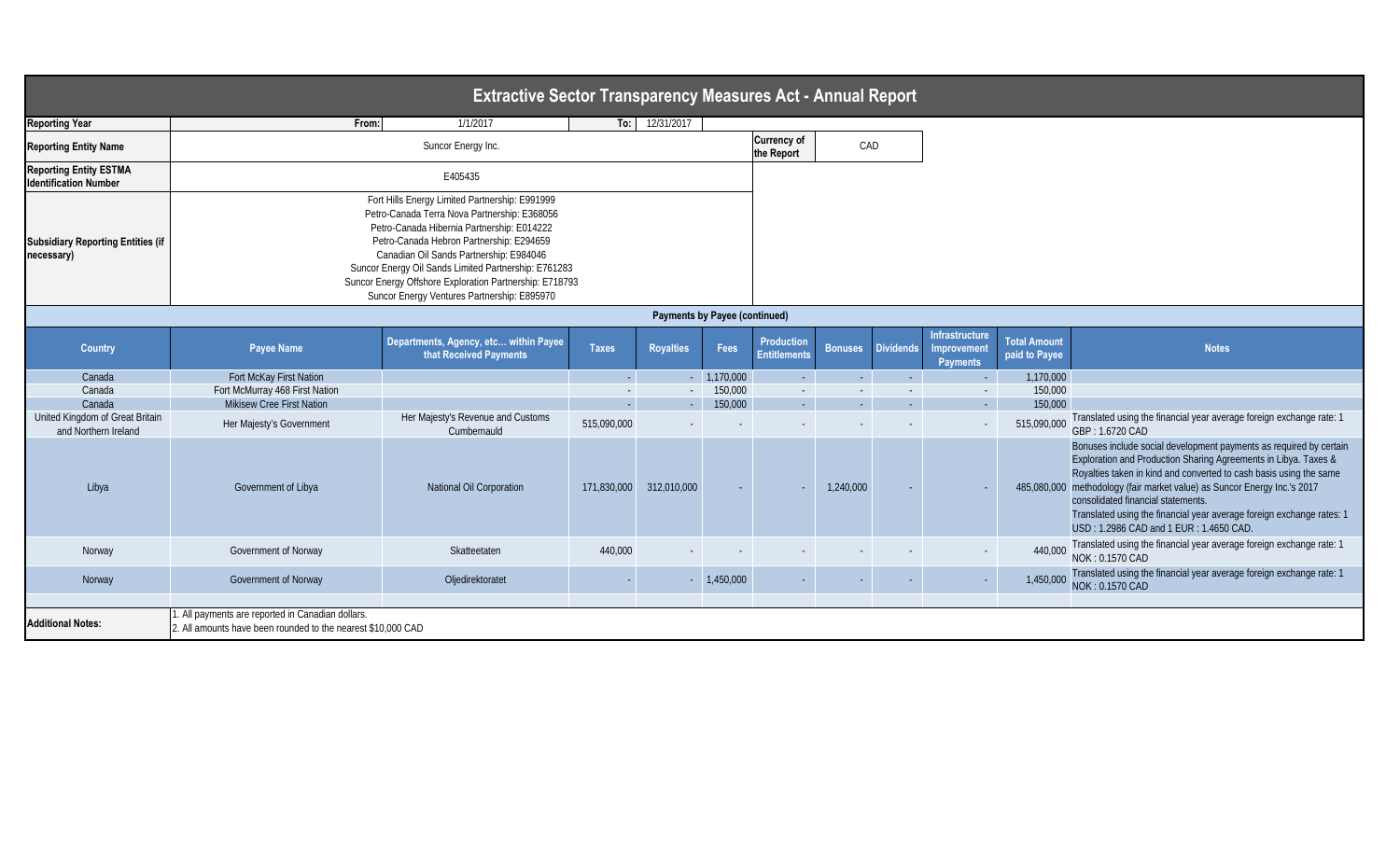Includes Emerging properties in the Oil Sands business unit (Meadow Creek, Dover, Lewis, Frontier, Thornbury and Chard) and North America Onshore in the Exploration and Production business unit.

anslated using the financial year average foreign exchange rate: 1 GBP : 120 CAD

|                                                               |                      |                                                                                                                                                                                                                                                                                                                                                                                                       |                      |                     |                                          |                                         |                  | <b>Extractive Sector Transparency Measures Act - Annual Report</b> |                                        |                                                                                                                                              |
|---------------------------------------------------------------|----------------------|-------------------------------------------------------------------------------------------------------------------------------------------------------------------------------------------------------------------------------------------------------------------------------------------------------------------------------------------------------------------------------------------------------|----------------------|---------------------|------------------------------------------|-----------------------------------------|------------------|--------------------------------------------------------------------|----------------------------------------|----------------------------------------------------------------------------------------------------------------------------------------------|
| <b>Reporting Year</b>                                         | From:                | 1/1/2017                                                                                                                                                                                                                                                                                                                                                                                              |                      | To: 12/31/2017      |                                          |                                         |                  |                                                                    |                                        |                                                                                                                                              |
| <b>Reporting Entity Name</b>                                  |                      | Suncor Energy Inc.                                                                                                                                                                                                                                                                                                                                                                                    |                      |                     |                                          | <b>Currency of the</b><br><b>Report</b> |                  | CAD                                                                |                                        |                                                                                                                                              |
| <b>Reporting Entity ESTMA</b><br><b>Identification Number</b> |                      | E405435                                                                                                                                                                                                                                                                                                                                                                                               |                      |                     |                                          |                                         |                  |                                                                    |                                        |                                                                                                                                              |
| <b>Subsidiary Reporting Entities (if</b><br>necessary)        |                      | Fort Hills Energy Limited Partnership: E991999<br>Petro-Canada Terra Nova Partnership: E368056<br>Petro-Canada Hibernia Partnership: E014222<br>Petro-Canada Hebron Partnership: E294659<br>Canadian Oil Sands Partnership: E984046<br>Suncor Energy Oil Sands Limited Partnership: E761283<br>Suncor Energy Offshore Exploration Partnership: E718793<br>Suncor Energy Ventures Partnership: E895970 |                      |                     |                                          |                                         |                  |                                                                    |                                        |                                                                                                                                              |
|                                                               |                      |                                                                                                                                                                                                                                                                                                                                                                                                       |                      |                     |                                          | <b>Payments by Project</b>              |                  |                                                                    |                                        |                                                                                                                                              |
| <b>Country</b>                                                | <b>Project Name</b>  | <b>Taxes</b>                                                                                                                                                                                                                                                                                                                                                                                          | <b>Royalties</b>     | <b>Fees</b>         | <b>Production</b><br><b>Entitlements</b> | <b>Bonuses</b>                          | <b>Dividends</b> | <b>Infrastructure</b><br><b>Improvement</b><br><b>Payments</b>     | <b>Total Amount paid</b><br>by Project | <b>Notes</b>                                                                                                                                 |
| Canada                                                        | Hibernia             |                                                                                                                                                                                                                                                                                                                                                                                                       | 178,920,000          |                     |                                          |                                         |                  | ٠                                                                  | 178,920,000                            | Hibernia Base and Extension projects ha<br>of this report.                                                                                   |
| Canada                                                        | <b>Base Mine</b>     | 38,480,000                                                                                                                                                                                                                                                                                                                                                                                            | 75,520,000 6,110,000 |                     | $\sim$                                   | $\overline{\phantom{a}}$                |                  | $\sim$                                                             | 120,110,000                            |                                                                                                                                              |
| Canada                                                        | Firebag              | 53,340,000                                                                                                                                                                                                                                                                                                                                                                                            | 39,060,000 5,780,000 |                     | $\sim$                                   | $\sim$                                  | $\sim$           | $\sim$                                                             | 98,180,000                             |                                                                                                                                              |
| Canada                                                        | Terra Nova           |                                                                                                                                                                                                                                                                                                                                                                                                       | 75,590,000 4,930,000 |                     | $\sim$                                   | $\overline{\phantom{a}}$                | $\sim$           | $\sim$                                                             | 80,520,000                             |                                                                                                                                              |
| Canada                                                        | <b>White Rose</b>    |                                                                                                                                                                                                                                                                                                                                                                                                       | 27,390,000           | $\Delta \sim 10$    | $\Delta \sim 10$                         | $\omega_{\rm{max}}$                     | $\sim$           | $\omega_{\rm{eff}}$                                                | 27,390,000                             |                                                                                                                                              |
| Canada                                                        | MacKay River         | 5,600,000                                                                                                                                                                                                                                                                                                                                                                                             |                      | 6,590,000 2,040,000 |                                          |                                         |                  | $\overline{\phantom{a}}$                                           | 14,230,000                             |                                                                                                                                              |
| Canada                                                        | Other                | 160,000                                                                                                                                                                                                                                                                                                                                                                                               |                      | 1,630,000 5,130,000 |                                          |                                         |                  |                                                                    |                                        | Includes Emerging properties in the Oil S<br>6,920,000 Creek, Dover, Lewis, Frontier, Thornbury<br>Onshore in the Exploration and Production |
| Canada                                                        | Fort Hills           | 10,680,000                                                                                                                                                                                                                                                                                                                                                                                            |                      | 310,000 1,500,000   |                                          | $\blacksquare$                          | $\sim$           | $\sim$                                                             | 12,490,000                             |                                                                                                                                              |
| United Kingdom of Great Britain<br>and Northern Ireland       | U.K. Oil & Gas Taxes | 515,090,000                                                                                                                                                                                                                                                                                                                                                                                           |                      |                     |                                          |                                         |                  | ٠                                                                  | 515,090,000                            | Translated using the financial year avera<br>1.6720 CAD                                                                                      |

pernia Base and Extension projects have been combined for the purposes this report.